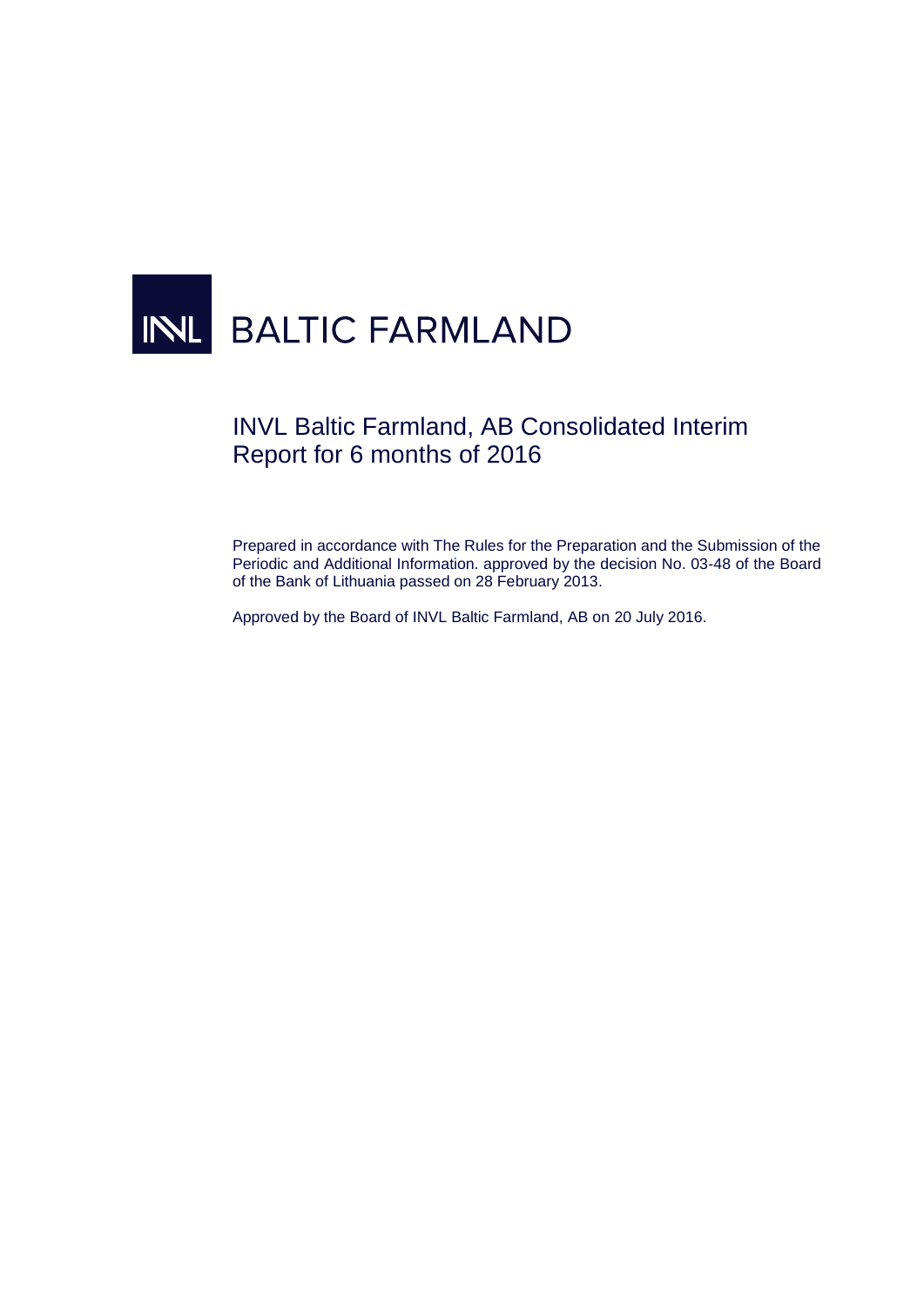

#### **Translation note:**

**This version of the Consolidated Interim Report for 6 months of 2016 is a translation from the original, which was prepared in Lithuanian language. All possible care has been taken to ensure that the translation is an accurate representation of the original. However, in all matters of interpretation of information, views or opinions, the original language version takes precedence over this translation. CONTENTS**

| 2. General information about the Issuer and other companies comprising the Issuer's group 3                                                                                                   |  |
|-----------------------------------------------------------------------------------------------------------------------------------------------------------------------------------------------|--|
|                                                                                                                                                                                               |  |
|                                                                                                                                                                                               |  |
|                                                                                                                                                                                               |  |
|                                                                                                                                                                                               |  |
|                                                                                                                                                                                               |  |
|                                                                                                                                                                                               |  |
|                                                                                                                                                                                               |  |
|                                                                                                                                                                                               |  |
|                                                                                                                                                                                               |  |
| 7. Trading in Issuer's securities as well as securities, which are deemed to be a significant financial                                                                                       |  |
|                                                                                                                                                                                               |  |
|                                                                                                                                                                                               |  |
|                                                                                                                                                                                               |  |
|                                                                                                                                                                                               |  |
|                                                                                                                                                                                               |  |
| 12. Information on the amounts calculated by the Issuer, other assets transferred and guarantees granted<br>to the Members of the Board, director and company providing accounting services13 |  |
|                                                                                                                                                                                               |  |
|                                                                                                                                                                                               |  |
|                                                                                                                                                                                               |  |
| 13.2. Significant Issuer's and its group events during the reporting period and since the end of it, affect on                                                                                |  |
|                                                                                                                                                                                               |  |
|                                                                                                                                                                                               |  |
|                                                                                                                                                                                               |  |
|                                                                                                                                                                                               |  |
|                                                                                                                                                                                               |  |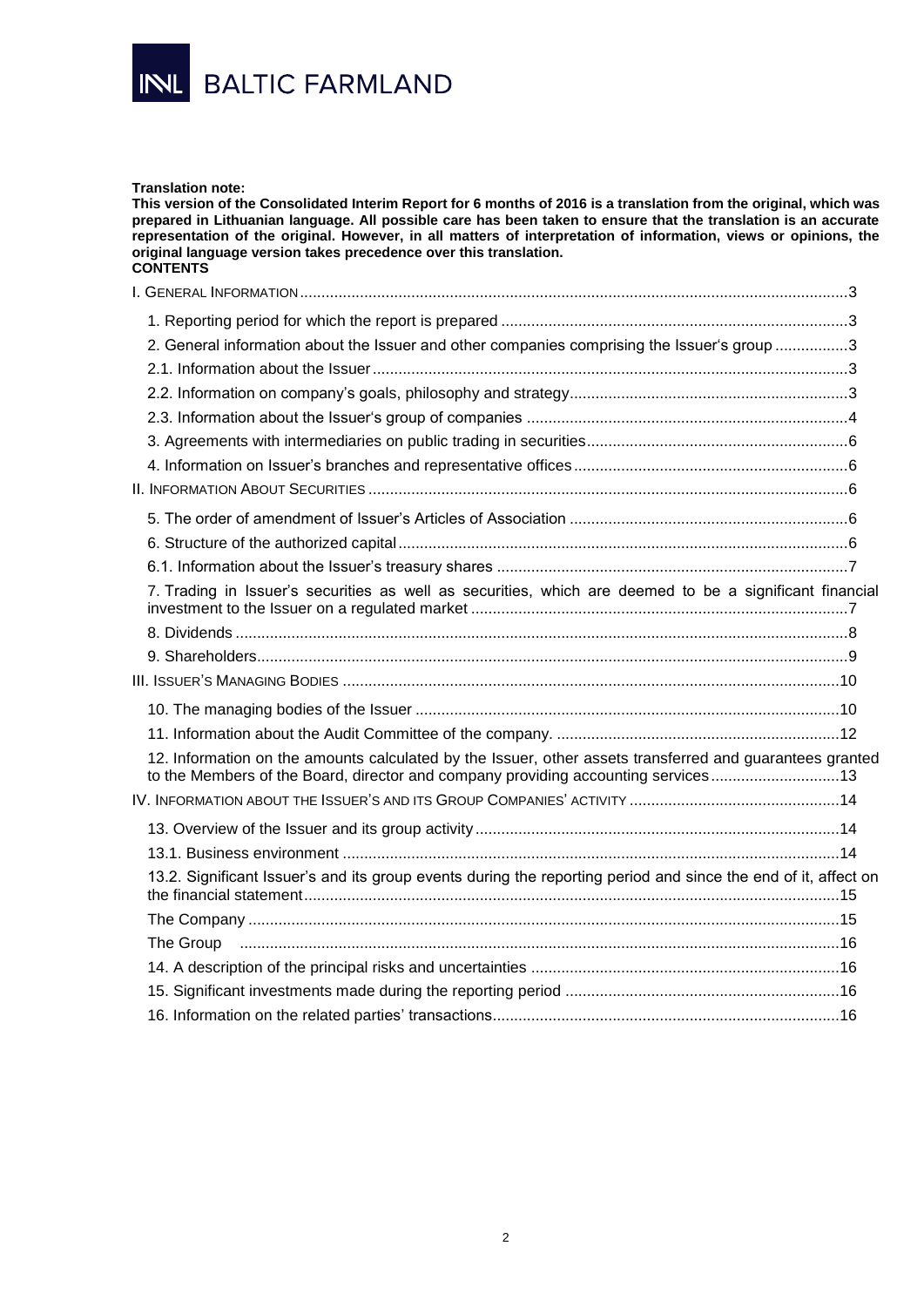

### <span id="page-2-0"></span>**I. GENERAL INFORMATION**

#### <span id="page-2-1"></span>**1. Reporting period for which the report is prepared**

The report covers a financial period of INVL Baltic Farmland, starting from 1 January 2016 and ending on 30 June 2016. Important events of the Issuer and its group, occurred during the end reporting period, were included as well. The report is unaudited.

# <span id="page-2-2"></span>**2. General information about the Issuer and other companies comprising the Issuer's group**

#### <span id="page-2-3"></span>**2.1. Information about the Issuer**

| Name of the Issuer                                                     | The public joint-stock company INVL Baltic Farmland, hereinafter<br><b>INVL Baltic Farmland, AB</b> |
|------------------------------------------------------------------------|-----------------------------------------------------------------------------------------------------|
| Code                                                                   | 303299781                                                                                           |
| Address                                                                | Gyneju str. 14, LT-01109, Vilnius, Lithuania                                                        |
| Telephone                                                              | +370 5 279 0601                                                                                     |
| Fax                                                                    | +370 5 279 0530                                                                                     |
| E-mail                                                                 | farmland@invaldalt.com                                                                              |
| Website                                                                | www.invlbalticfarmland.lt                                                                           |
| Legal form                                                             | public joint-stock company                                                                          |
| Date and place of registration                                         | 29 April 2014. Register of Legal Entities                                                           |
| Register in which data about the Company are<br>accumulated and stored | <b>Register of Legal Entities</b>                                                                   |

#### <span id="page-2-4"></span>**2.2. Information on company's goals, philosophy and strategy**

The main goal of INVL Baltic Farmland – to invest into agricultural land in Lithuania and, after renting it to farmers and agricultural companies, to ensure that income from rent will exceed inflation and make a profit from agricultural land price growth. Since prices of agricultural products are determined in the world markets, this investment allows to participate in the world food supply chain.

The public joint-stock company INVL Baltic Farmland was established on 29 April 2014 on the basis of a part of assets split-off from one of the leading asset management groups in the Baltic region Invalda INVL. INVL Baltic Farmland manages shares of 18 companies investing into agricultural land that own more than 3 thousand hectares of agricultural land in Lithuania. More than 98% of land is rented to farmers and agricultural companies.

Shares of INVL Baltic Farmland are listed on NASDAQ Vilnius stock exchange since 4 June 2014.

The administration of the INVL Baltic Farmland group owned land, according to the basic property administration agreement signed on 30 June 2015, is transmitted to INVL Farmland Management, a company owned by Invalda INVL. Management fees paid for INVL Farmland Management are 7 percent of annual rental income of the companies - land owners as well as 0.5 percent of INVL Baltic Farmland market capitalization. Moreover, there is a success fee which becomes valid only when consolidated equity of companies - land owners annual growth is higher than 5 percent plus inflation (High-Water Mark principle is applicable). Success fee is 20 percent of the consolidated equity in excess of the above mentioned benchmark.

As the company has signed the property administration agreement, it employs a minimum number of people.

It is prohibitted for one person to have more than 500 hectares of land in Litnuania since 2014. That's why the development of INVL Baltic Farmland is limited and the generated funds are directed to the payment of dividends to shareholders.

Investments into agricultural land are classified as long term and are recommended for investors who are satisfied with the return on rent and possible income from increase of agricultural land prices.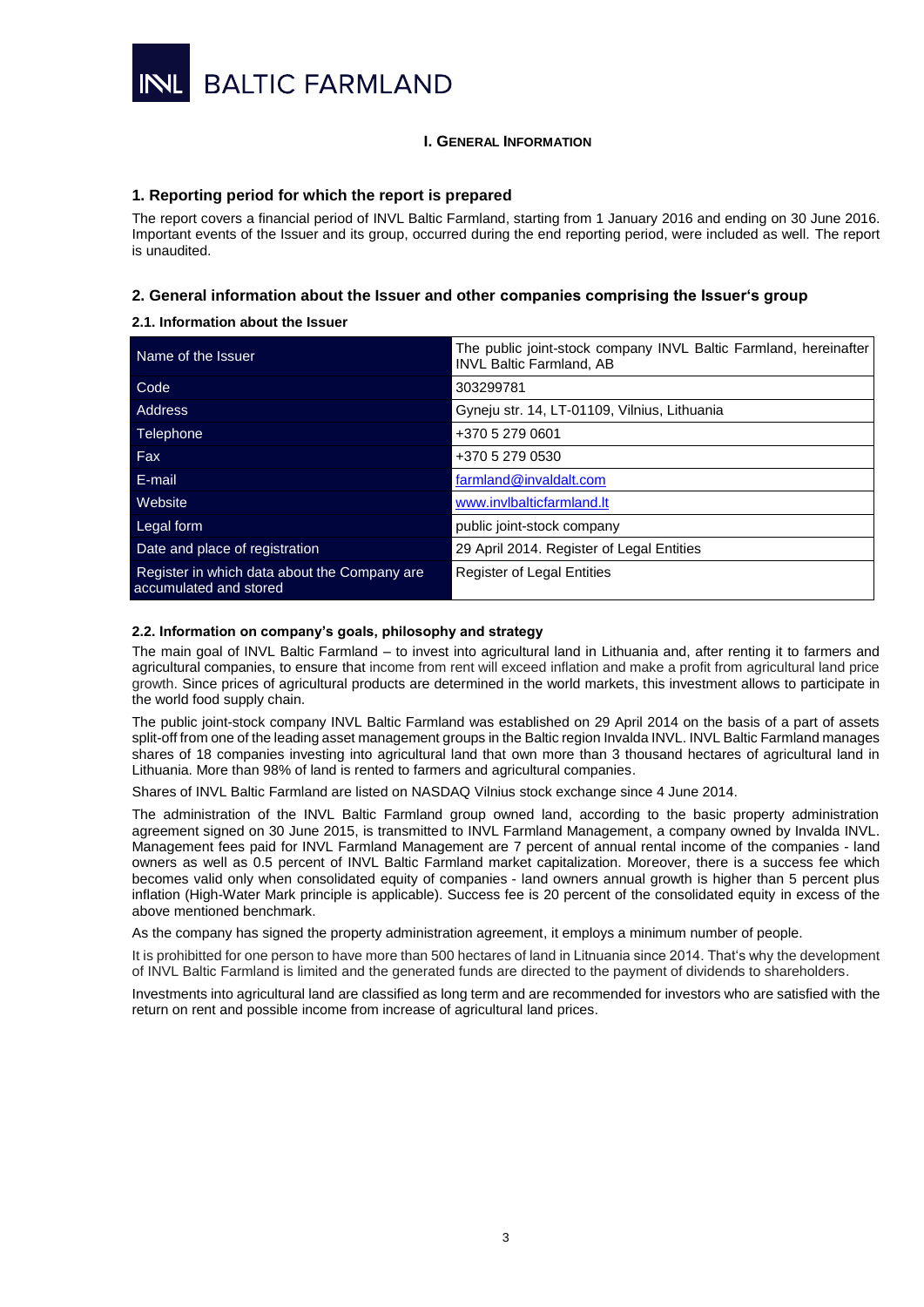

#### <span id="page-3-0"></span>**2.3. Information about the Issuer's group of companies**

INVL Baltic Farmland has 100% in 18 companies owning more than 3 thousand hectares of agricultural land in the most fertile regions of Lithuania. Companies - land owners and joint-stock company INVL Baltic Farmland on 30 June 2015 have signed a basic property administration agreement with INVL Farmland Management which administrates agricultural land owned by the companies in order to ensure steady growth of income for the shareholders and the value of the land.

| <b>Invalda INVL</b>             |                | <b>Shareholders</b>         |                 |
|---------------------------------|----------------|-----------------------------|-----------------|
| <b>INVL Farmland Management</b> |                | <b>INVL Baltic Farmland</b> |                 |
|                                 | Avižėlė, UAB   |                             | Pušaitis, UAB   |
|                                 | Beržytė, UAB   |                             | Puškaitis, UAB  |
|                                 | Dirvolika, UAB |                             | Séja, UAB       |
|                                 | Duonis, UAB    |                             | Vasarojus, UAB  |
|                                 | Ekotra, UAB    |                             | Žalvė, UAB      |
|                                 | Kvietukas, UAB |                             | Žemgalė, UAB    |
|                                 | Laukaitis, UAB |                             | Žemynėlė, UAB   |
|                                 | Lauknešys, UAB |                             | Žiemkentys, UAB |
| Management<br>Ownership         | Linažiedė, UAB |                             | Cooperor, UAB   |

Fig. 2.3.1. Group structure of INVL Baltic Farmland, AB since 1 July 2015 (after the agreement between INVL Baltic Farmland and INVL Farmland Management entered into force)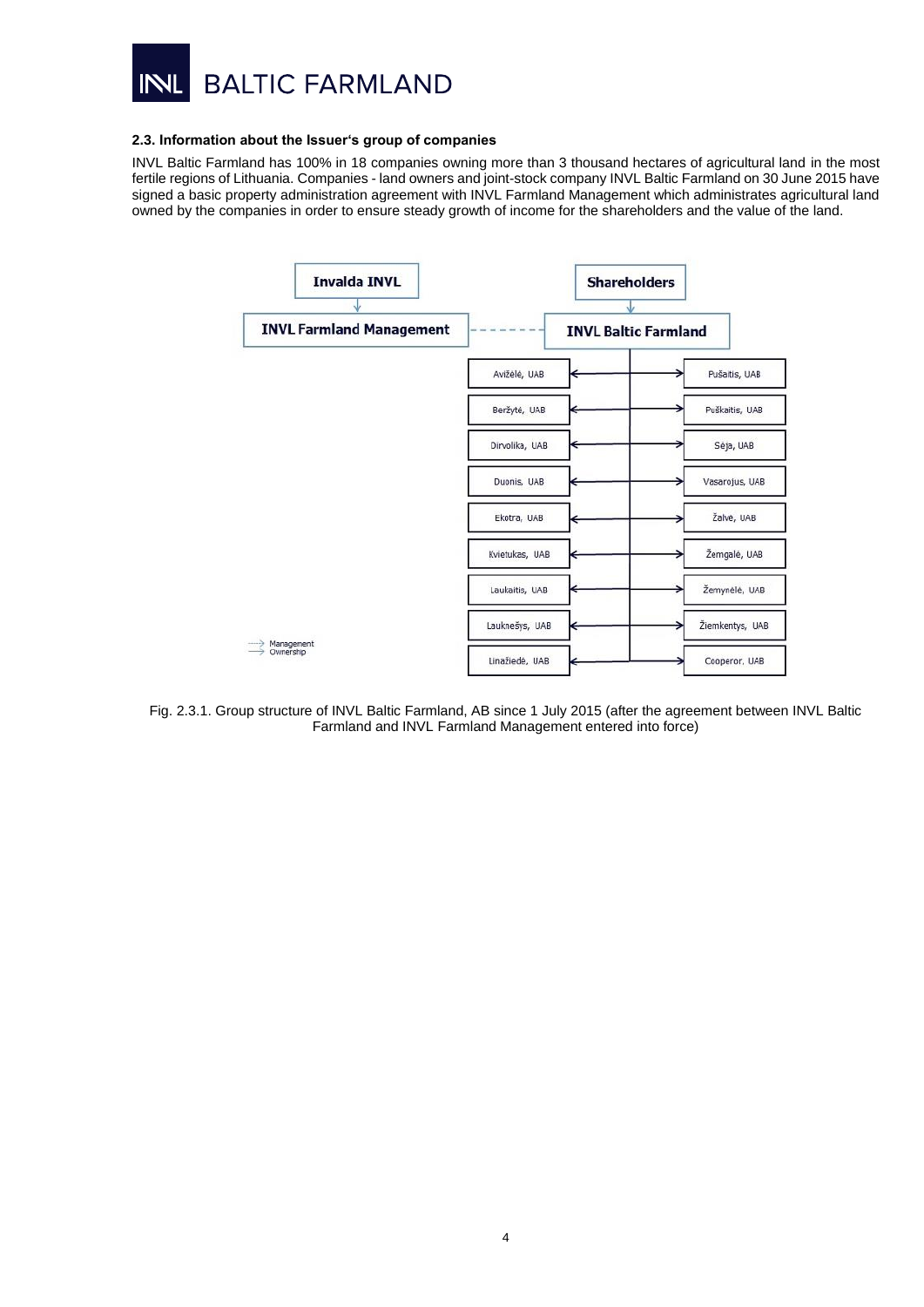# **BALTIC FARMLAND** INL



Fig. 2.3.2. Agricultural land portfolio of INVL Baltic Farmland, AB

Note: plots belonging to the company are in the most fertile areas of Lithuania. They are highlighted in blue.



Fig. 2.3.3. Average soil productivity

Source[: http://vz.lt/apps/pbcsi.dll/storyimage/VZ/20160202/ARTICLE/160209886/EP/1/1/EP-](http://vz.lt/apps/pbcsi.dll/storyimage/VZ/20160202/ARTICLE/160209886/EP/1/1/EP-160209886.jpg&maxW=1500&AlignV=center&lastupdate=856)[160209886.jpg&maxW=1500&AlignV=center&lastupdate=856](http://vz.lt/apps/pbcsi.dll/storyimage/VZ/20160202/ARTICLE/160209886/EP/1/1/EP-160209886.jpg&maxW=1500&AlignV=center&lastupdate=856)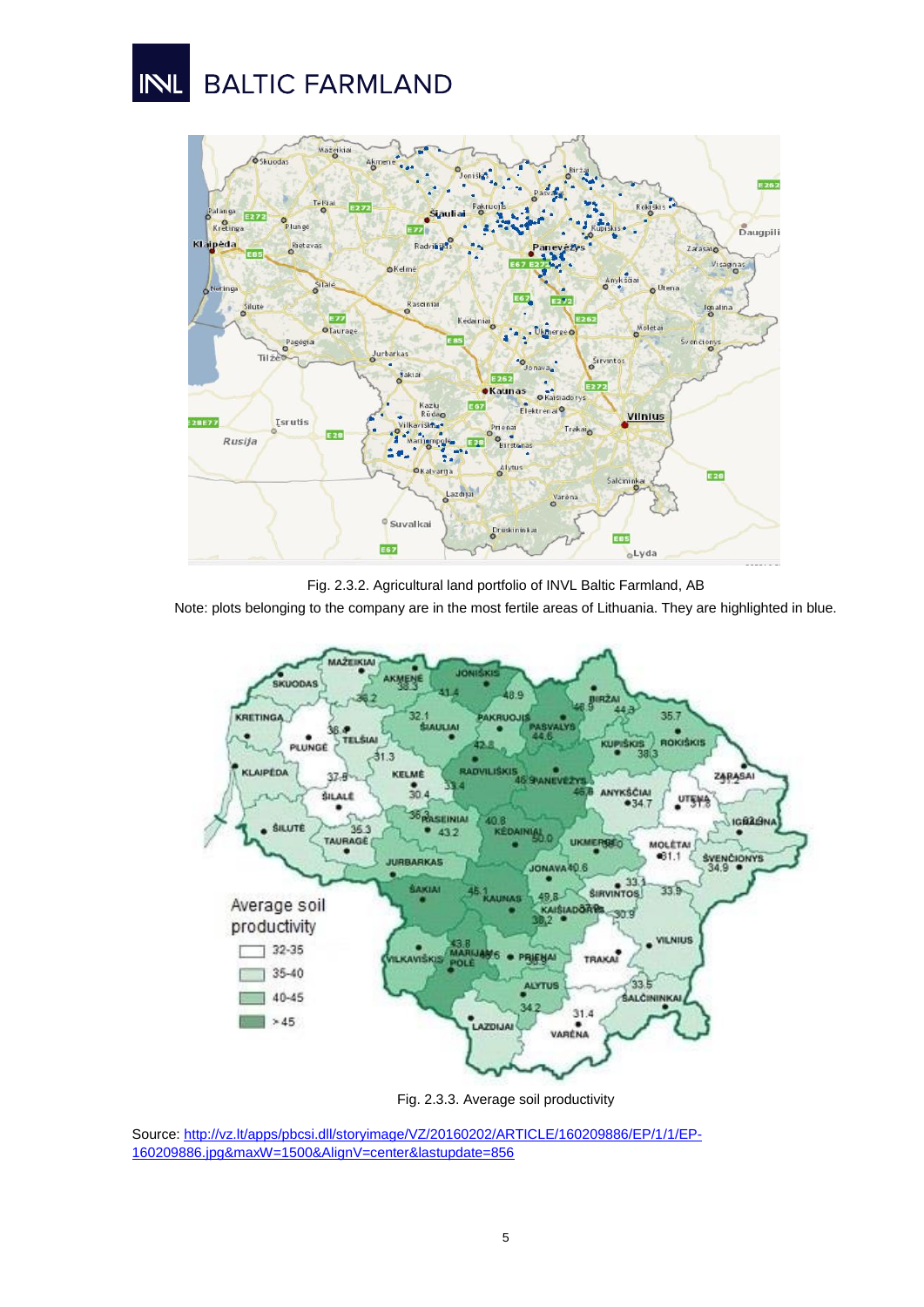

| Company name    | District of company's activities                             | Owned land<br>plot, hectares | Cultivated<br>cropland area,<br>hectares |
|-----------------|--------------------------------------------------------------|------------------------------|------------------------------------------|
| Avizele, UAB    | Rokiskis dist., Anyksciai dist.                              | 113.82                       | 107.51                                   |
| Berzyte, UAB    | Birzai dist.                                                 | 149.89                       | 145.79                                   |
| Dirvolika, UAB  | Akmene dist., Joniskis dist., Siauliai dist.                 | 199.43                       | 192.02                                   |
| Duonis, UAB     | Jonava dist., Kedainiai dist., Ukmerge dist.                 | 183.60                       | 178.36                                   |
| Ekotra, UAB     | Vilkaviskis dist.                                            | 238.75                       | 228.70                                   |
| Kvietukas, UAB  | Pakruojis dist., Pasvalys dist.                              | 124.61                       | 118.90                                   |
| Laukaitis, UAB  | Pakruojis dist., Pasvalys dist., Siauliai dist.              | 204.10                       | 193.44                                   |
| Lauknesys, UAB  | Birzai dist., Pasvalys dist.                                 | 109.85                       | 107.73                                   |
| Linaziede, UAB  | Alytus dist., Jonava dist., Kaisiadorys dist., Prienai dist. | 85.13                        | 80.75                                    |
| Pusaitis, UAB   | Radviliskis dist.                                            | 82.44                        | 81.10                                    |
| Puskaitis, UAB  | Marijampole dist., Prienai dist., Vilkaviskis dist.          | 210.74                       | 204.20                                   |
| Seja, UAB       | Kedainiai dist.                                              | 91.40                        | 88.67                                    |
| Vasarojus, UAB  | Anyksciai dist., Panevezys dist., Ukmerge dist.              | 375.66                       | 365.10                                   |
| Zalve, UAB      | Kupiskis dist.                                               | 216.88                       | 201.73                                   |
| Zemgale, UAB    | Birzai dist., Kupiskis dist., Panevezys dist.                | 241.80                       | 232.06                                   |
| Zemynele, UAB   | Sakiai dist., Vilkaviskis dist.                              | 72.57                        | 70.81                                    |
| Ziemkentys, UAB | Panevezys dist., Pasvalys dist.                              | 415.00                       | 406.43                                   |
|                 | <b>Total</b>                                                 | 3,115.67                     | 3,003.30                                 |

# Table 2.3.4. Information about companies of INVL Baltic Farmland group.

### <span id="page-5-0"></span>**3. Agreements with intermediaries on public trading in securities**

INVL Baltic Farmland has signed an agreement with this intermediary:

 Šiaulių bankas, AB (Tilžės str. 149, Šiauliai, Lithuania, tel. +370 41 595 607) – the agreement on investment services, the agreement on management of securities accounting and dividend payment agreement.

### <span id="page-5-1"></span>**4. Information on Issuer's branches and representative offices**

<span id="page-5-2"></span>INVL Baltic Farmland, AB has no branches or representative offices.

#### **II. INFORMATION ABOUT SECURITIES**

#### <span id="page-5-3"></span>**5. The order of amendment of Issuer's Articles of Association**

The Articles of Association of INVL Baltic Farmland, AB may be amended by resolution of the General Shareholders' Meeting, passed by more than 2/3 of votes (except in cases provided for by the Law on Companies of the Republic of Lithuania).

Actual wording of the Articles of Association is dated as of 5 June 2015.

#### <span id="page-5-4"></span>**6. Structure of the authorized capital**

Table 6.1. Structure of INVL Baltic Farmland, AB authorised capital as of 30 June 2016.

| Type of shares                | Number of<br>shares, units | Total voting rights granted by<br>the issued shares, units | <b>Nominal</b><br>value, EUR | Total<br>nominal<br>value. EUR | Portion of the<br>authorised capital, % |
|-------------------------------|----------------------------|------------------------------------------------------------|------------------------------|--------------------------------|-----------------------------------------|
| Ordinary<br>registered shares | 3.291.549                  | 3,228,510                                                  | 0.29                         | 954.549.21                     | 100                                     |

All shares are fully paid-up and no restrictions apply on their transfer.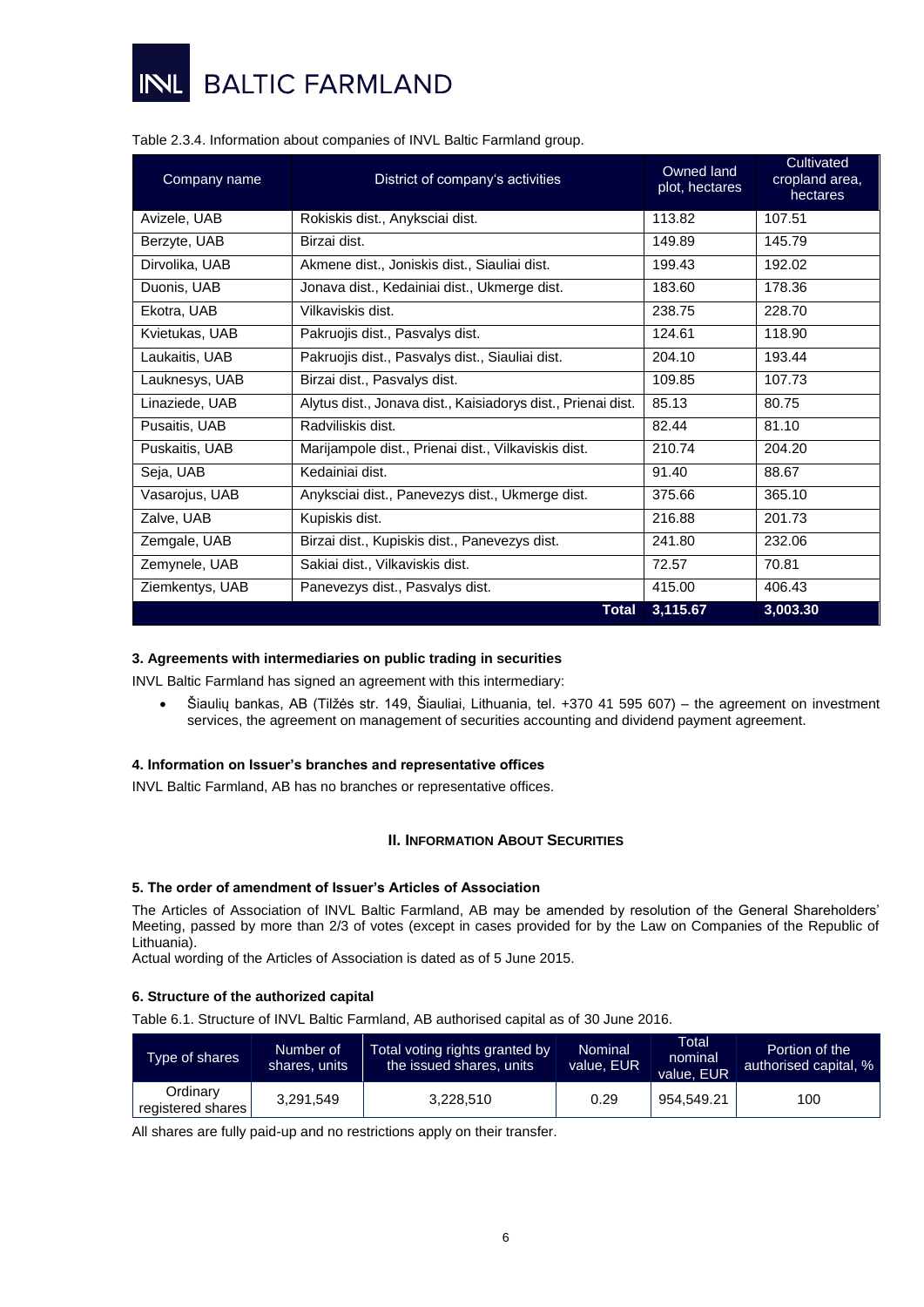

#### <span id="page-6-0"></span>**6.1. Information about the Issuer's treasury shares**

Subsidiaries of INVL Baltic Farmland have not implemented acquisition of shares in INVL Baltic Farmland directly or indirectly under the order of subsidiary by persons acting by their name. The company itself has acquired its own shares.

The General Shareholders Meeting of INVL Baltic Farmland, AB that was held on 28 October 2015 approved resolution to purchase its own shares. The period during which the company may acquire its own shares - 18 months from the day of this resolution. The maximum one share acquisition price – EUR 4.00, minimum one share acquisition price – EUR 2.87.

Seeking to fulfill shareholders will, expressed during voting for the implementation of the reserve for own shares, and seeking to ensure the right of choice for the shareholders to decide whether to hold or to sell shares of the company, Baltic INVL Farmland, AB initiated acquisition of own shares 1 time during the reporting period.

On 21 April 2016 INVL Baltic Farmland, AB announced about initiating acquisition of own shares since 25 April 2016. Share acquisition ended on 20 June 2016. Max number of shares to be acquired: 70,000. Share acquisition price: EUR 3.21 per share. On 21 June the company announced about acquisition of 1.92 percent of own shares. 63,039 units of shares were offered. The settlement for the acquired shares happened on 22 June 2016.

At the end of the reporting period the authorised capital of the company was EUR 954,549.21, shares issued (units) – 3,291,549, company's acquired own shares (units) – 63,039, the voting rights (units) granted by the issued shares – 3,228,510.

# <span id="page-6-1"></span>**7. Trading in Issuer's securities as well as securities, which are deemed to be a significant financial investment to the Issuer on a regulated market**

Table 7.1. Main characteristics of INVL Baltic Farmland, AB shares admitted to trading

| Shares issued, units             | 3,291,549                    |
|----------------------------------|------------------------------|
| Shares with voting rights, units | 3,228,510                    |
| Nominal value, EUR               | 0.29                         |
| Total nominal value, EUR         | 954,549.21                   |
| ISIN code                        | LT0000128753                 |
| <b>Name</b>                      | INL <sub>1</sub> L           |
| Exchange                         | <b>NASDAQ Vilnius</b>        |
| List                             | <b>Baltic Secondary List</b> |
| Listing date                     | 4 June 2014                  |

Company uses no services of liquidity providers.

Table 7.2. Trading in INVL Baltic Farmland, AB shares

|                      | 6 months of 2015 | 6 months of 2016 |
|----------------------|------------------|------------------|
| Share price, EUR     |                  |                  |
| - open               | 2.800            | 2.950            |
| - high               | 3.010            | 3.250            |
| - low                | 2.580            | 2.810            |
| $-$ medium           | 2.711            | 3.020            |
| - last               | 2.790            | 2.960            |
| Turnover, units      | 7,541            | 14,173           |
| Turnover, EUR        | 20,924.94        | 42,812.23        |
| Traded volume, units | 113              | 150              |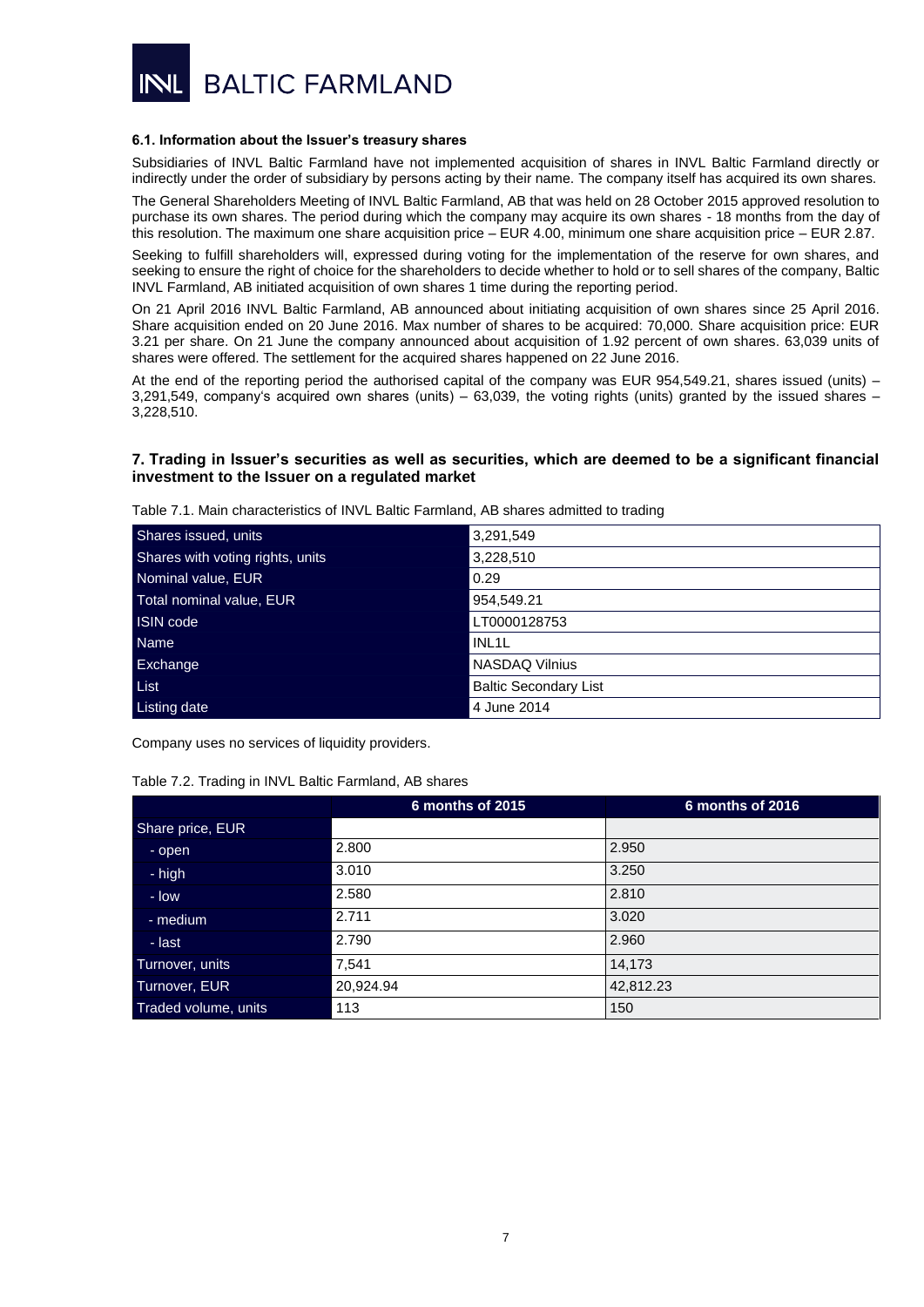



Fig. 7.3. Turnover of INVL Baltic Farmland, AB shares, change of share price and indexes<sup>1</sup>

# <span id="page-7-0"></span>**8. Dividends**

1

On 25 March 2016, the General Shareholders Meeting of INVL Baltic Farmland, AB decided to allocate EUR 0.066 dividend per share.

Dividends were allocated to the shareholders, who at the end of the tenth business day following the day of the General Shareholders Meeting that adopted a decision on dividend payment, i.e. on 11 April 2016 were shareholders of INVL Baltic Farmland, AB.

On 18 April 2016 [INVL Baltic Farmland announced](https://newsclient.omxgroup.com/cdsPublic/viewDisclosure.action?disclosureId=655675&messageId=815585) that the company will start to allocate dividends from 20 April 2016.

Dividends were allocated to those shareholders of the company, who has provided existing bank accounts.

<sup>&</sup>lt;sup>1</sup> OMX index is an all-share index which includes all the shares listed on the Main and Secondary lists on the NASDAQ Vilnius with exception of the shares of the companies where a single shareholder controls at least 90% of the outstanding shares. The OMX Baltic Real Estate GI index is based on the Industry Classification Benchmark (ICB) developed by FTSE Group (FTSE).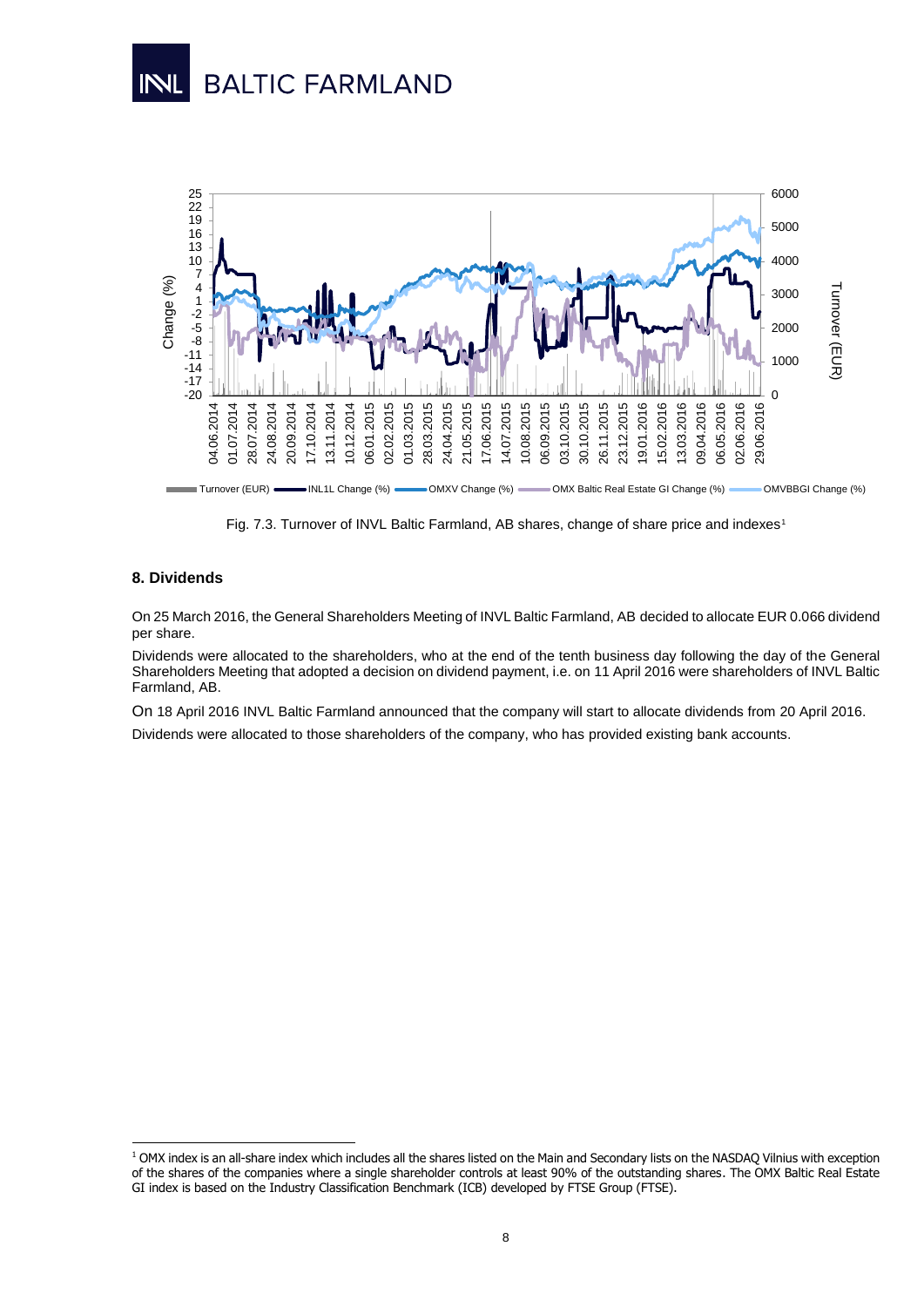

# <span id="page-8-0"></span>**9. Shareholders**

Table 9.1. Shareholders who held title to more than 5% of INVL Baltic Farmland, AB authorised capital and/or votes as of 30 June 2016.

|                                                                               | <b>Number of</b>                                                                                     | Share of | Share of the votes, %                                                                   |                                    |          |
|-------------------------------------------------------------------------------|------------------------------------------------------------------------------------------------------|----------|-----------------------------------------------------------------------------------------|------------------------------------|----------|
| Name of the shareholder<br>or company                                         | shares held<br>the<br>by the right<br>authorise<br>οf<br>d capital<br>ownership,<br>held, %<br>units |          | <b>Share of votes</b><br>given by the<br>shares held by<br>the right of<br>ownership, % | <b>Indirectly held</b><br>votes, % | Total, % |
| LJB Investments, UAB<br>code 300822575,<br>Juozapavičiaus str. 9A.<br>Vilnius | 977,751                                                                                              | 29.70    | 30.29                                                                                   | 0                                  | 30.29    |
| Irena Ona Mišeikienė                                                          | 931,831                                                                                              | 28.31    | 28.86                                                                                   | 0                                  | 28.86    |
| Lucrum Investicija, UAB<br>code 300806471, Gynėjų<br>str. 14, Vilnius         | 664,310                                                                                              | 20.18    | 20.57                                                                                   | 2.04 <sup>2</sup>                  | 22.61    |
| Alvydas Banys                                                                 | 252,875                                                                                              | 7.68     | 7.83                                                                                    | 54.90 <sup>3</sup>                 | 62.73    |
| Darius Šulnis                                                                 | 0                                                                                                    | 0.00     | 0.00                                                                                    | 62.744                             | 62.73    |
| Indrė Mišeikytė                                                               | 64,450                                                                                               | 1.96     | 2.0                                                                                     | 62.735                             | 62.73    |
| Eglė Surplienė                                                                | 0                                                                                                    | 0.00     | 0.00                                                                                    | 62.73 <sup>6</sup>                 | 62.73    |

The total number of shareholders in INVL Baltic Farmland increases 3500. There are no shareholders entitled to special rights of control.



Fig. 9.2. Votes as of 30 June 2016

-

 $2$  Lucrum Investicija, UAB has 2.04 % of votes according to a repurchase agreement.

<sup>&</sup>lt;sup>3</sup> According to Part 6 of Paragraph 1 of Article 24 and Paragraph 2 of Article 24 of the Law on Securities of the Republic of Lithuania, it is considered that Alvydas Banys has votes of LJB Investments, a company controlled by him, and also votes of Darius Sulnis and Indre Miseikyte, managers of INVL Baltic Farmland.

<sup>4</sup> According to Part 6 of Paragraph 1 of Article 24 and Paragraph 2 of Article 24 of the Law on Securities of the Republic of Lithuania, it is considered that Darius Sulnis has votes of Lucrum Investicija, a company controlled by him, and also votes of Alvydas Banys and Indre Miseikyte, managers of INVL Baltic Farmland.

<sup>5</sup> According to Paragraph 2 of Article 24 of the Law on Securities of the Republic of Lithuania, it is considered that Indre Miseikyte has votes of Alvydas Banys and Darius Sulnis, managers of INVL Baltic Farmland.

<sup>&</sup>lt;sup>6</sup> According to Paragraph 2 of Article 24 of the Law on Securities of the Republic of Lithuania, it is considered that Egle Surpliene has votes of Alvydas Banys, Darius Sulnis and Indre Miseikyte, managers of INVL Baltic Farmland.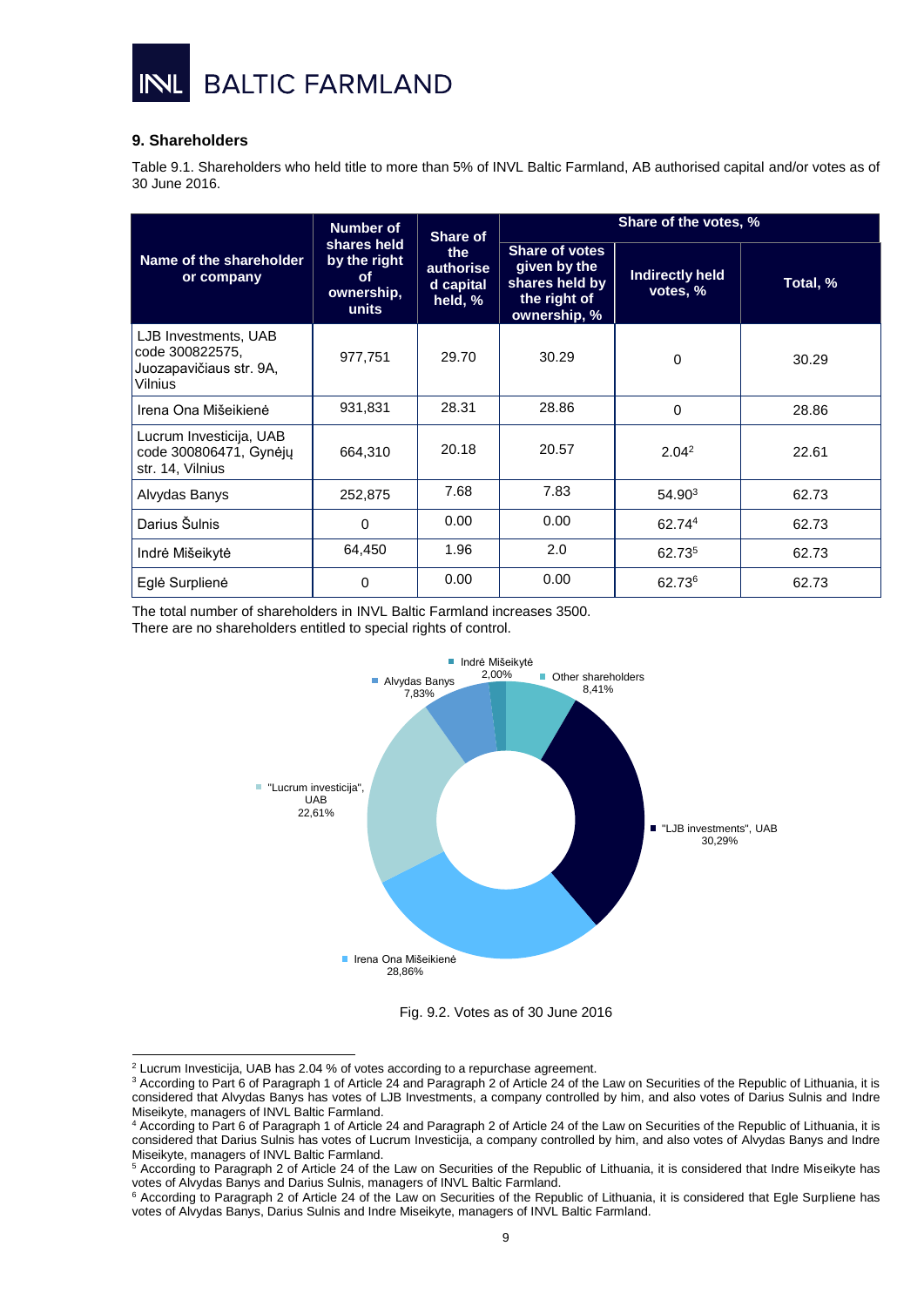

# **III. ISSUER'S MANAGING BODIES**

#### <span id="page-9-1"></span><span id="page-9-0"></span>**10. The managing bodies of the Issuer**



The governing bodies of INVL Baltic Farmland, AB are: the General Shareholders' Meeting, sole governing body – the director and a collegial governing body – the Board. The Supervisory Board is not formed. Information about Members of the Board and director of the company.

The Board of INVL Baltic Farmland, AB was elected during the General Shareholders' Meeting of INVL Baltic Farmland, AB the company split-off from Invalda LT, AB on 28 April 2014. Mr. Banys was elected as the Chairman of the Board. Mr. Šulnis and Ms. Mišeikytė were elected as the Members of the Board. From 30 June 2015 Egle Surpliene holds position as a director of the company.



|                                                              | Alvydas Banys - Chairman of the Board                                                                                                                                                                                                                                                                          |
|--------------------------------------------------------------|----------------------------------------------------------------------------------------------------------------------------------------------------------------------------------------------------------------------------------------------------------------------------------------------------------------|
| The term of office                                           | From 2014 untill 2018                                                                                                                                                                                                                                                                                          |
| Educational background and<br>qualifications                 | Vilnius Gediminas Technical University. Faculty of Civil Engineering. Master in<br>Engineering and Economics.<br>Junior Scientific co-worker. Economic's Institute of Lithuania's Science Academy.                                                                                                             |
| Work experience                                              | Since 1 July 2013 Invalda INVL, AB - Advisor<br>Since 2007 LJB Investments, UAB - Director<br>Since 2007 JLB Property, UAB - Director<br>1996 - 2006 Invalda, AB - Vice President<br>1996 - 2007 Nenuorama, UAB - President                                                                                    |
| Owned amount of shares in<br><b>INVL Baltic Farmland, AB</b> | Personally: 252,875 units of shares, 7.68 % of authorised capital, 7.83 % of votes.<br>Together with controlled company LJB Investments: 1,230,626 units of shares, 37.38 %<br>of authorized capital, 38.12 % of votes.<br>Total votes (together with Members of the Board of INVL Baltic Farmland) – 62.73 %. |
| Participation in other<br>companies                          | Invalda INVL, AB - Chairman of the Board<br>INVL Baltic Real Estate, AB - Chairman of the Board<br>Litagra, UAB - Member of the Board                                                                                                                                                                          |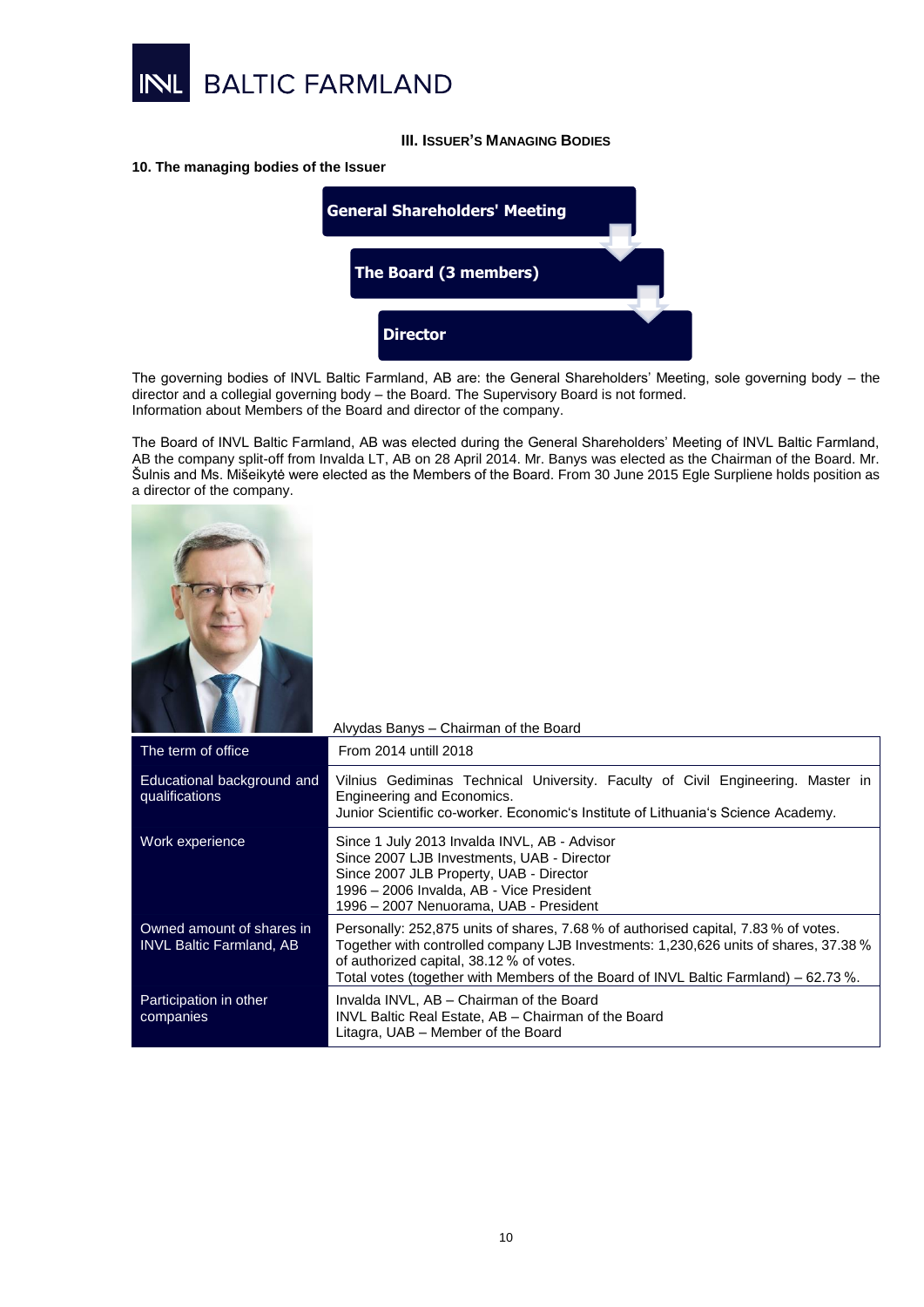# INL BALTIC FARMLAND



|                                                              | Indrė Mišeikytė – Member of the Board                                                                                                                                                       |
|--------------------------------------------------------------|---------------------------------------------------------------------------------------------------------------------------------------------------------------------------------------------|
| The term of office                                           | From 2014 untill 2018                                                                                                                                                                       |
| Educational background and<br>qualifications                 | Vilnius Gedimino Technical University. Faculty of Architecture. Master in Architecture                                                                                                      |
| Work experience                                              | Since May 2012 Invalda INVL, AB - Advisor<br>Since June 2013 Invalda Privatus Kapitalas, AB - Advisor<br>Since 2002 Inreal Valdymas, UAB - Architect<br>Since 2002 Gildeta, UAB - Architect |
| Owned amount of shares in<br><b>INVL Baltic Farmland, AB</b> | Personally: 64,450 units of shares, 1.96 % of authorised capital, 2 % of votes.<br>Total votes (together with Members of the Board of INVL Baltic Farmland) – 62.73%.                       |
| Participation in other<br>companies                          | Invalda INVL, AB - Member of the Board<br>Invalda Privatus Kapitalas, AB - Member of the Board<br>INVL Baltic Real Estate, AB - Member of the Board                                         |



|                                                              | Darius Sulnis - Member of the Board, director                                                                                                                                                                                                                                                                                                                                            |
|--------------------------------------------------------------|------------------------------------------------------------------------------------------------------------------------------------------------------------------------------------------------------------------------------------------------------------------------------------------------------------------------------------------------------------------------------------------|
| The term of office                                           | From 2014 untill 2018                                                                                                                                                                                                                                                                                                                                                                    |
| Educational background and<br>qualifications                 | Duke University (USA). Business Administration. Global Executive MBA.<br>Vilnius University. Faculty of Economics. Master in Accounting and Audit.<br>Financial broker's license (General) No. A109.                                                                                                                                                                                     |
| Work experience                                              | Since the beginning of the 2015 – general director of INVL Asset Management, UAB.<br>2006 – 2011 Invalda, AB – President. 2011 – 2013 Invalda, AB – Advisor. Since May<br>2013 Invalda INVL, AB - President.<br>2002 – 2006 Invalda Real Estate, UAB (current name Inreal Valdymas) – Director<br>1994 - 2002 FBC Finasta, AB - Director                                                 |
| Owned amount of shares in<br><b>INVL Baltic Farmland, AB</b> | Personally: 0 units of shares, 0.00 % of authorised capital and votes.<br>Together with controlled company Lucrum Investicija: 664,310 units of shares,<br>20.18 % of authorised capital, 22.61 % of votes (including votes granted by the shares<br>transferred by the repurchase agreement).<br>Total votes (together with Members of the Board of INVL Baltic Farmland) - 62.73 %.    |
| Participation in other<br>companies                          | Invalda INVL, AB – Member of the Board, the president<br>Litagra, UAB - Member of the Board<br>INVL Asset Management, UAB - Chairman of the Board, general director<br>IPAS Finasta Asset Management (Latvia) – Member of the Supervisory Board<br>AS Finasta atklātajs pensiju fonds (Latvia) - Member of the Supervisory Board<br>Siauliu bankas, AB - Member of the Supervisory Board |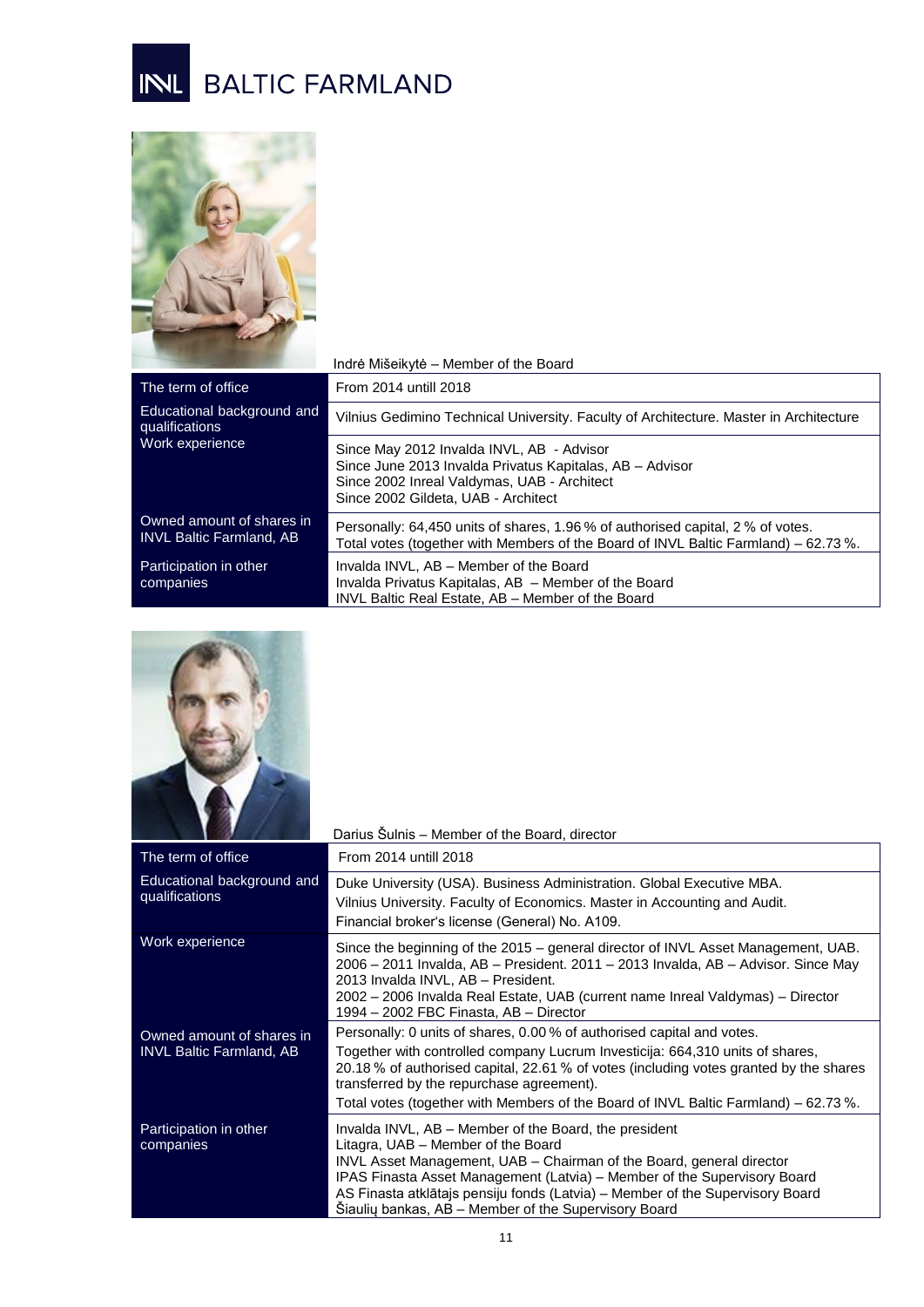# **BALTIC FARMLAND**



|                                                              | Eglė Surplienė – Director (since 30 June 2015)                                                                                                                                                                                                                                                                                                                                                                                                                                                                                                                                                                                                               |
|--------------------------------------------------------------|--------------------------------------------------------------------------------------------------------------------------------------------------------------------------------------------------------------------------------------------------------------------------------------------------------------------------------------------------------------------------------------------------------------------------------------------------------------------------------------------------------------------------------------------------------------------------------------------------------------------------------------------------------------|
| Educational background and<br>qualifications                 | Vilnius University, Faculty of Economic Cybernetics and Finance, Economic<br>Cybernetics studies, Economics - mathematics diploma (equivalent of Master's<br>degree)<br>2009 - Award in Financial Planning (CII program and exam) certificate.<br>2005 - OMX Vilnius dealer certificate<br>1996 - General financial broker license                                                                                                                                                                                                                                                                                                                           |
| Work experience                                              | September 2014 - present - Director, UAB Margio investicija<br>October 2009 - present - Wealth manager, UAB FPI Geroves Valdymas<br>March 2009 - present - Director, UAB DIM investment<br>Autumn 2006 - October 2009 - Wealth manager, VIP Clients manager, AB FBC<br>Finasta, AB bank Finasta<br>June 2005 - July 2006 - Project manager, UAB Zabolis ir partneriai<br>June 1999 - June 2005 - Member, Deputy Director of the Commission, Securities<br>Commission of Lithuania<br>June 1995 - June 1999 - Head of Issuer Division, UAB FMI Vilfima June 1993 -<br>June 1995 - Member of Market Regulation Division, Securities Commission of<br>Lithuania |
| Owned amount of shares in<br><b>INVL Baltic Farmland, AB</b> | Personally: 0 units of shares, 0.00% of authorised capital and votes.<br>Total votes (together with Members of the Board of INVL Baltic Farmland) –<br>62.73%                                                                                                                                                                                                                                                                                                                                                                                                                                                                                                |
| Participation in other<br>companies                          | Birstono investicija, UAB - Member of the Board, UAB<br>Tuta, UAB - Member of the Board<br>Green Vilnius hotel, UAB - Member of the Board                                                                                                                                                                                                                                                                                                                                                                                                                                                                                                                    |

Invalda INVL, AB provides accounting services and preparation of the documents related with bookkeeping for INVL Baltic Farmland, AB according to an agreement signed on 30 April 2014 No. 20140430/03.

# <span id="page-11-0"></span>**11. Information about the Audit Committee of the company.**

The Audit Committee consists of 2 members, one of whom is independent. The members of the Audit Committee are elected by the General Shareholders' Meeting. The main functions of the Committee are the following:

- provide recommendations for the Board of the company with selection, appointment, reappointment and removal of an external audit company as well as the terms and conditions of engagement with the audit company;
- monitor the process of external audit;
- monitor how the external auditor and audit company follow the principles of independence and objectivity;
- observe the preparation process of company's financial reports;
- monitor the efficiency of company's internal control and risk management systems. Once a year review the need of the internal audit function;
- monitor if the company's board and/or managers properly responce to the audit firm's recommendations and comments.

The General Shareholders Meeting which took place on 23 December 2014 decided to elect Danute Kadanaite and Tomas Bubinas (independent member) to the Audit Committee of INVL Baltic Farmland, AB for the 4 (four) years term of office.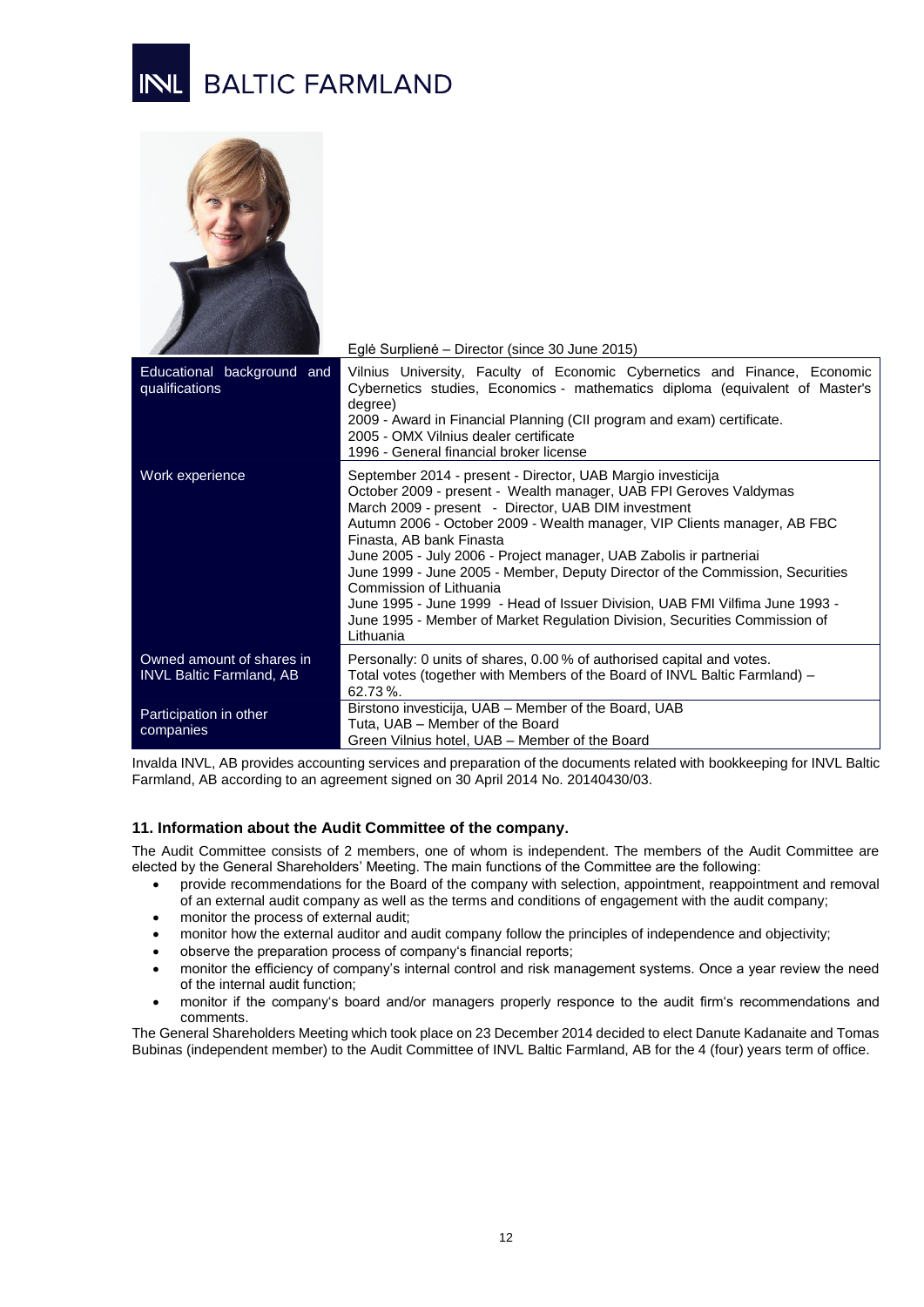



|                                                              | Danutė Kadanaitė – Member of the Audit Committee                                                                                                                                                                                                            |
|--------------------------------------------------------------|-------------------------------------------------------------------------------------------------------------------------------------------------------------------------------------------------------------------------------------------------------------|
| The term of office                                           | Since 2014 until 2017                                                                                                                                                                                                                                       |
| Educational background and<br>qualifications                 | 2004 – 2006 Mykolas Romeris University. Faculty of Law. Master in Financial Law<br>2000 - 2004 m. Faculty of Law, BA in Law<br>1997 International School of Management                                                                                      |
| Work experience                                              | Since 2009 Lawyer. Legisperitus, UAB<br>2008 - 2009 Lawyer, Finasta FBC<br>2008 - Lawyer, Invalda, AB<br>1999 – 2002 Administrator, Office of Attorney of Law Arturas Sukevicius<br>1994 – 1999 Legal Consultant, Financial brokerage company Apyvarta, UAB |
| Owned amount of shares in<br><b>INVL Baltic Farmland, AB</b> |                                                                                                                                                                                                                                                             |



|                                                              | Tomas Bubinas – Independent Member of the Audit Committee                                                                                                                                                                                                                                                                                              |
|--------------------------------------------------------------|--------------------------------------------------------------------------------------------------------------------------------------------------------------------------------------------------------------------------------------------------------------------------------------------------------------------------------------------------------|
| The term of office                                           | Since 2014 until 2017                                                                                                                                                                                                                                                                                                                                  |
| Educational background and<br>qualifications                 | 2004 – 2005 Baltic Management Institute (BMI), Executive MBA<br>1997 – 2000 Association of Chartered Certified Accountants, ACCA, Fellow Member<br>1997 Lithuanian Sworn Registered Auditor<br>1988 - 1993 Vilnius University, Msc. in Economics                                                                                                       |
| Work experience                                              | Since 2013 Chief Operating Officer at Biotechpharma, UAB<br>2010 - 2012 Senior Director, Operations. TEVA Biopharmaceuticals (USA)<br>2004 – 2010 CFO for Baltic countries, Teva Pharmaceuticals<br>2001 - 2004 m. CFO, Sicor Biotech<br>1999 - 2001 Senior Manager, PricewaterhouseCoopers<br>1994 - 1999 Senior Auditor, Manager, Coopers & Lybrand. |
| Owned amount of shares in<br><b>INVL</b> Baltic Farmland, AB |                                                                                                                                                                                                                                                                                                                                                        |

# <span id="page-12-0"></span>**12. Information on the amounts calculated by the Issuer, other assets transferred and guarantees granted to the Members of the Board, director and company providing accounting services**

Members of Board of INVL Baltic Farmland, AB did not receive benefit (bonus) during the reporting period. The calculated remuneration to the director of the Company totalled to EUR 695, on the average EUR 116 per month.

The payment for the company providing accounting services amounted to EUR 2,375 during the reporting period.

During the reporting period the Issuer transferred no assets, granted no guarantees, paid no bonuses and made no special payouts for the Company's manager and Members of the Board. The Board members, which are shareholders of the Company, were paid EUR 18 thousand of dividends, net of tax. The entities, which are controlled by the Board members, were paid EUR 115 thousand of dividends, net of tax. Natural persons, who are related to the Board members of the company, were paid EUR 53 thousand of dividends, net of tax.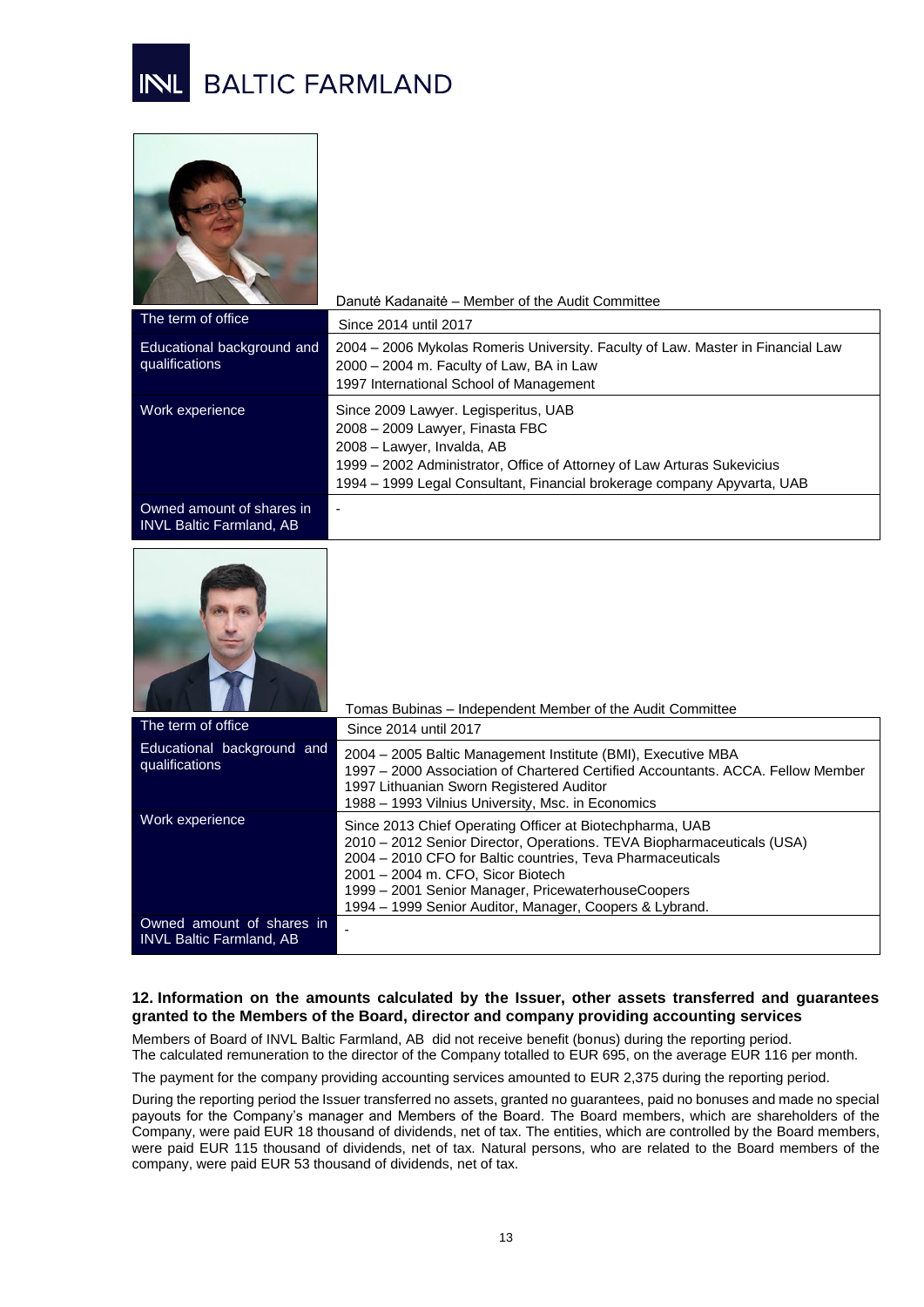

# **IV. INFORMATION ABOUT THE ISSUER'S AND ITS GROUP COMPANIES' ACTIVITY**

# <span id="page-13-1"></span><span id="page-13-0"></span>**13. Overview of the Issuer and its group activity**

# <span id="page-13-2"></span>**13.1. Business environment**

#### **Agricultural sector**

INVL Baltic Farmland has a 100% share ownership in 18 limited liability companies, which have a possession of 3 thousand hectares of agricultural land altogether.

On 30 June 2015, INVL Baltic Farmland signed an administrative contract which passed its agricultural land's administrative rights to INVL Farmland Management, a subsidiary company of one of the biggest asset management groups in the Baltics Invalda INVL.

INVL Baltic Farmland is focused on generating profit from increasing rent rates and value of agricultural land in the long run.

As of the first quarter of 2016, the aggregate value of agricultural land belonging to INVL Baltic Farmland is 11.2 million euros, 3.7 thousand euros per hectare. Annual evaluation of the land will take place at the end of 2016.

2011-2015 marked a period of Lithuania's agricultural land prices increasing annualy by 25% on average. According to the Bank of Lithuania, an average price of one hectare has increased by 137.2% since 2011. Such growth levels significantly surpassed price increases of other types of assets, such as real estate, stocks and securities. This led to agricultural land being purchased as a secure investment rather than for actual agricultural activities.

In June 2014, changes of law regarding acquisition of agricultural land implied a constraint of a single legal entity not being able to purchase more than 500 ha of both private and public land. It resulted in a 22% decrease of agricultural land transfers in 2014. As an opposition to periods before, a slowdown of demand inflated price levels only by a mere 2% in 2015. According to the Information Centre of Agriculture and Tourism, sale transfers of private agricultural land increased by 20%, but it did not counterbalance a slump of 47% caused by the legislation - transfer levels in the third and the fourth quarters of 2015 were still lower than a year before by -32% and -37% respectively. The first quarter of 2016 marked a moderate recovery of prices, which stood at 11.3% higher levels relative to the beginning of 2015. This year, an average cost of one hectare was 2.7 thousand euros. Legislative restrictions of land acquisition induced renting activities of both private and public agricultural land.

According to Virgilijus Rutkauskas, senior economist of the financial stability department of the Bank of Lithuania, an increasing interest of agricultural land is mainly caused by a rising productivity enabled by generous subsidies in purchases of agricultural machinery as well as other financial aid from the State, totaling 8 billion euros during the decade. In addition to this, the ratio of the borrowed money for purchasing land to the value of all land sales during one year has increased fourfold – from 1.3 percent in 2009 to 6.0 percent in 2015. Due to high investments to machinery, farmers will look for new opportunities to use it. Gintaras Nagulevicius, chairman of Lithuania's Land Owners Association, states that agricultural land market will become increasingly stable in the long run because farms of medium and big-sized farmers are already fully formed and the restriction of 500 ha leaves room for small market players' actions only.

#### **Group key figures of INVL Baltic Farmland**

|                                               | 30 June 2015 | 30 June 2016 |
|-----------------------------------------------|--------------|--------------|
| Book value of land, EUR thousand              | 10,558       | 11,237       |
| Cash, EUR thousand                            | 233          | 105          |
| Other assets, EUR thousand                    | 204          | 256          |
| Consolidated equity, EUR thousand             | 9,938        | 10,327       |
| Deferred income tax liabilities, EUR thousand | 848          | 956          |
| Income of the next period, EUR thousand       | 173          | 238          |
| Other liabilities, EUR thousand               | 36           | 77           |
| Controlled cultivated cropland area, ha       | 3,003        | 3,003        |
| Average rental income per hectare, EUR        | 149          | 172          |
| Book value of one share, EUR                  | 3.02         | 3.20         |
| Dividend yield, %                             | 2.2          | 2.2          |